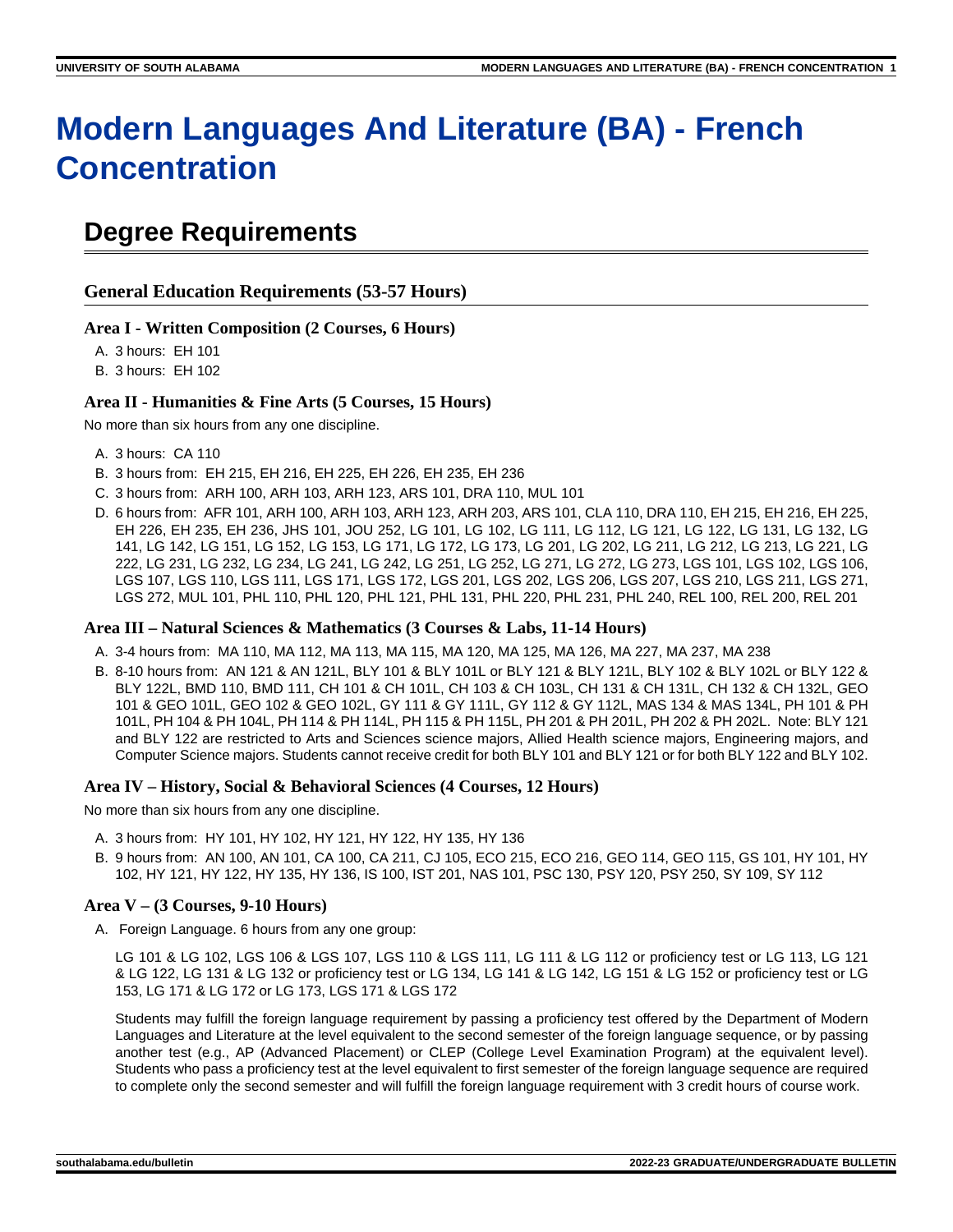B. Natural Sciences/Math. 3-4 hour lab science or math/stat course from:

AN 121 & AN 121L, BLY 101 & BLY 101L or BLY 121 & BLY 121L, BLY 102 & BLY 102L or BLY 122 & BLY 122L, BMD 110, BMD 111, CH 101 & CH 101L, CH 103 & CH 103L, CH 131 & CH 131L, CH 132 & CH 132L, GEO 101 & GEO 101L, GEO 102 & GEO 102L, GY 111 & GY 111L, GY 112 & GY 112L, MAS 134 & MAS 134L, PH 101 & PH 101L, PH 104 & PH 104L, PH 114 & PH 114L, PH 115 & PH 115L, PH 201 & PH 201L, PH 202 & PH 202L, ST 210, MA 113- 299 (except 201 and 202).

Students must complete a 6 credit hour sequence either in literature (Area II – EH 215 & EH 216, EH 225 & EH 226, or EH 235 & EH 236) or history (Area IV – HY 101 & HY 102 or HY 135 & HY 136 or HY 121 & HY 122).

All undergraduates must complete two designated writing credit (W) courses, at least one of which must be in the student's major or minor.

## **Major Requirements (49 Hours)**

\_\_\_\_\_\_\_\_\_\_\_\_\_\_\_\_\_\_\_\_\_\_\_\_\_

## **Modern Languages And Literature Core (9 Courses, 25 Hours)**

A. 25 hours: IS 100, LG 110, LG 205, EH 235, IST 300, LG 290 or LG 390, LG 480, LG 490

## **French Concentration (8 Courses, 24 Hours)**

- A. 18 hours: Introductory sequence: LG 111, LG 112, Intermediate sequence: LG 211 and LG 212, or LG 213, LG 326, LG 327
- B. 6 hours from: LG 311, LG 312, LG 314, LG 412, LG 415, LG 416, LG 492

## **Minor Or Concentration Requirements (18-24 Hours)**

A minor in any field or a concentration in a second language is required for this degree program

**Notes:**

## **Additional Information**

## **Graduation Plan**

## **Modern Languages And Literature (BA): French Concentration (124 Total Hours)**

## **First Year - Fall Semester**

| <b>Course ID</b>         | <b>Course Description</b>    | <b>Hours</b> |
|--------------------------|------------------------------|--------------|
| CAS 100                  | First Year - College Success | っ            |
| EH 101*                  | <b>English Composition I</b> | 3            |
| LG 111                   | Introductory French I        | 3            |
| Natural Science with Lab | **Area III. B                | 4            |
| LG 110                   | World Languages              | 3            |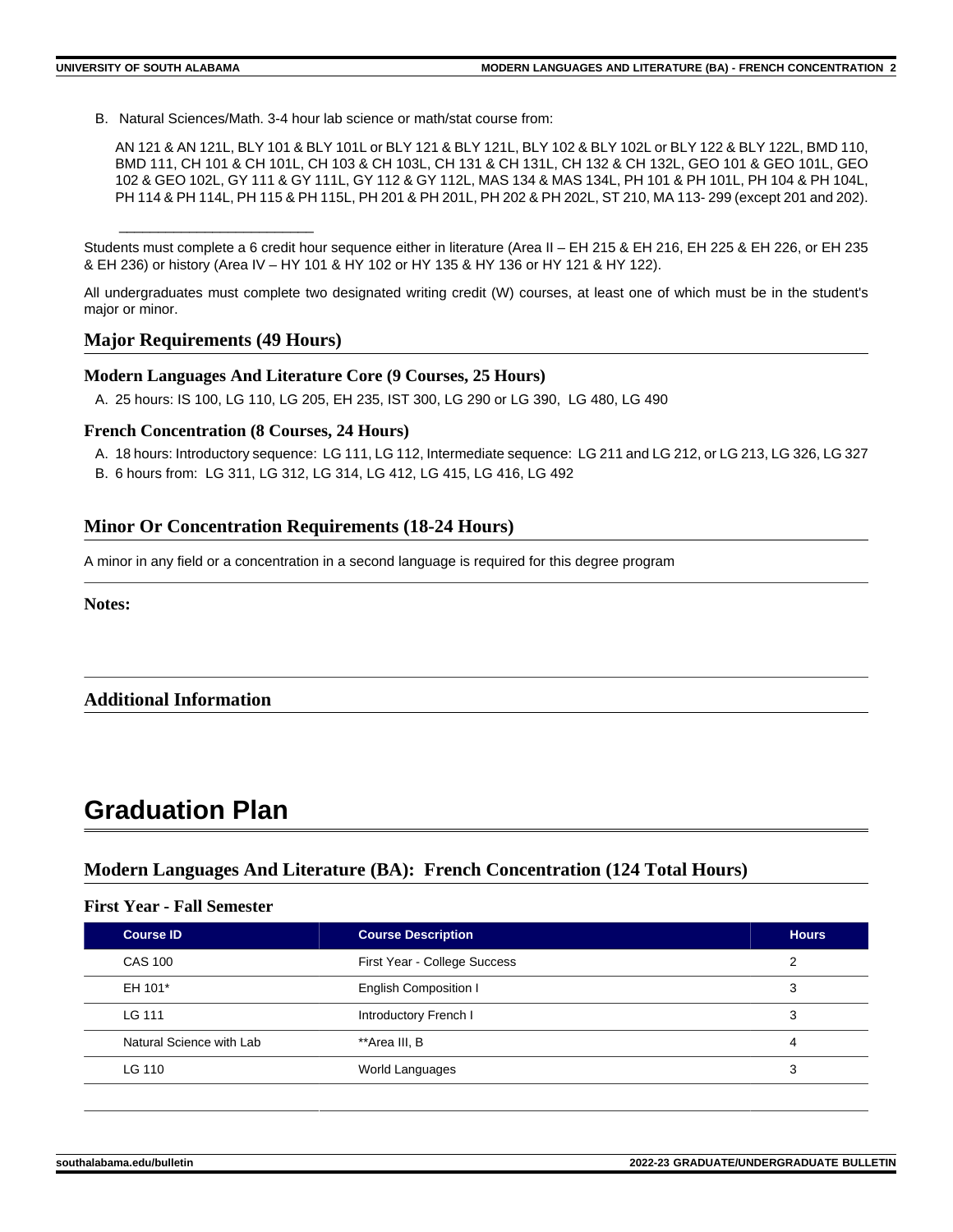#### Total Hours 15

## **First Year - Spring Semester**

| <b>Course ID</b>           | <b>Course Description</b>        | <b>Hours</b> |
|----------------------------|----------------------------------|--------------|
| EH 102                     | <b>English Composition II</b>    | 3            |
| Math course                | MA 110 or higher (**Area III, A) | 3            |
| <b>IS 100</b>              | Global Issues                    | 3            |
| LG 112                     | Introductory French li           | 3            |
| Social/Behavioral Elective | **Area IV                        | 3            |
|                            |                                  |              |
|                            | <b>Total Hours</b>               | 15           |

## **Second Year - Fall Semester**

| <b>Course ID</b>                     | <b>Course Description</b> | <b>Hours</b> |
|--------------------------------------|---------------------------|--------------|
| CA 110                               | <b>Public Speaking</b>    | 3            |
| Natural Science with Lab             | **Area III, B             | 4            |
| EH 235                               | World Literature I        | 3            |
| LG 211                               | Intermediate French I     | 3            |
| Course for Minor or<br>Concentration |                           | 3            |
|                                      | <b>Total Hours</b>        | 16           |

## **Second Year - Spring Semester**

| <b>Course ID</b>                     | <b>Course Description</b> | <b>Hours</b> |
|--------------------------------------|---------------------------|--------------|
| LG 205                               | Literature in Translation | 3            |
| EH 236**                             | World Literature li       | 3            |
| Social/Behavioral Elective           | **Area IV                 | 4            |
| LG 212                               | Intermediate French II    | 3            |
| Course for Minor or<br>Concentration |                           | 3            |
|                                      |                           |              |

| . Hours<br>ntal | . . |  |
|-----------------|-----|--|
|                 |     |  |

## **Third Year - Fall Semester**

| Course ID                | <b>Course Description</b>                | <b>Hours</b> |
|--------------------------|------------------------------------------|--------------|
| History                  | US or Western Civilization I (**Area IV) |              |
| LG 326                   | Advanced French Grammar and Conversation |              |
| Natural Science with Lab | **Area III. B                            | 4            |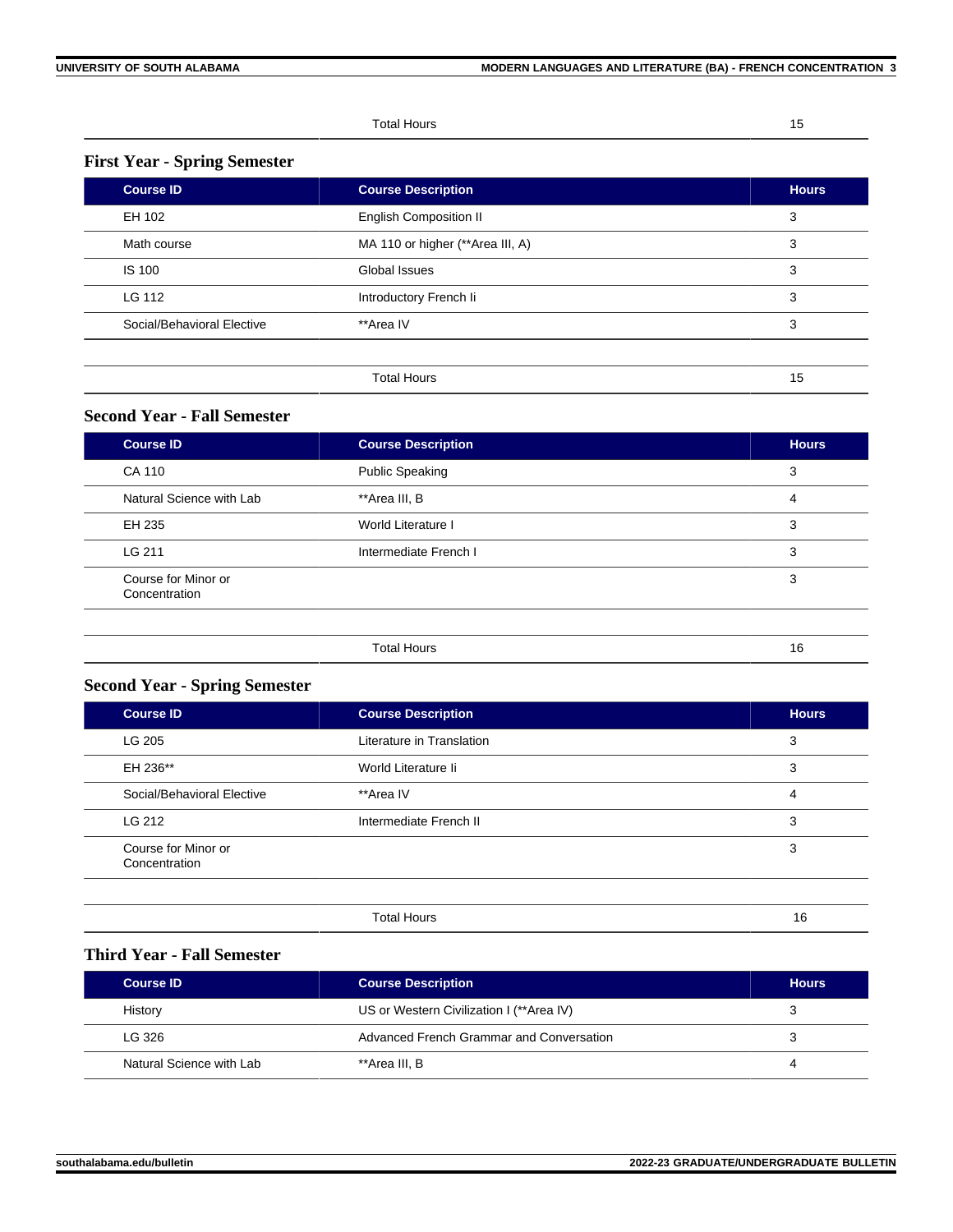3

Course for Minor or Concentration

Total Hours 13

## **Third Year - Spring Semester**

| <b>Course ID</b>                     | <b>Course Description</b>                                 | <b>Hours</b> |
|--------------------------------------|-----------------------------------------------------------|--------------|
| LG 327                               | Advanced French Composition and Conversation              | 3            |
| IST 300                              | Pre-study abroad                                          |              |
| <b>French Elective</b>               | LG 311, LG 312, LG 314, LG 412, LG 415, LG 416, or LG 492 | 3            |
| <b>Fine Arts Elective</b>            | **Area II                                                 | 3            |
| Course for Minor or<br>Concentration |                                                           | 3            |
|                                      | <b>Total Hours</b>                                        | 13           |

## **Third Year - Summer Semester**

| <b>Course ID</b>              | <b>Course Description</b> | <b>Hours</b> |
|-------------------------------|---------------------------|--------------|
| <b>IS 391</b>                 | Study Abroad              | 0            |
| <b>French Elective Abroad</b> | 300 level or higher       | 3            |
| <b>French Elective Abroad</b> | 300 level or higher       | 3            |
| French Elective Abroad        | 300 level or higher       | 3            |
|                               |                           |              |
|                               | <b>Total Hours</b>        | 9            |

## **Fourth Year - Fall Semester**

| <b>Course ID</b>                     | <b>Course Description</b>                         | <b>Hours</b> |
|--------------------------------------|---------------------------------------------------|--------------|
| <b>French Elective</b>               | LG 311, LG 312, LG 314, LG 415, LG 416, or LG 492 | 3            |
| Social/Behavioral Elective           | **Area IV                                         | 3            |
| <b>Humanities Electives</b>          | **Area II                                         | 3            |
| Course for Minor or<br>Concentration |                                                   | 3            |
| Course for Minor or<br>Concentration |                                                   | 3            |
|                                      |                                                   |              |

Total Hours 15

## **Fourth Year - Spring Semester**

| <b>Course ID</b>                     | <b>Course Description</b> | <b>Hours</b> |
|--------------------------------------|---------------------------|--------------|
| LG 480                               | Senior Seminar (W)        | 3            |
| Course for Minor or<br>Concentration |                           |              |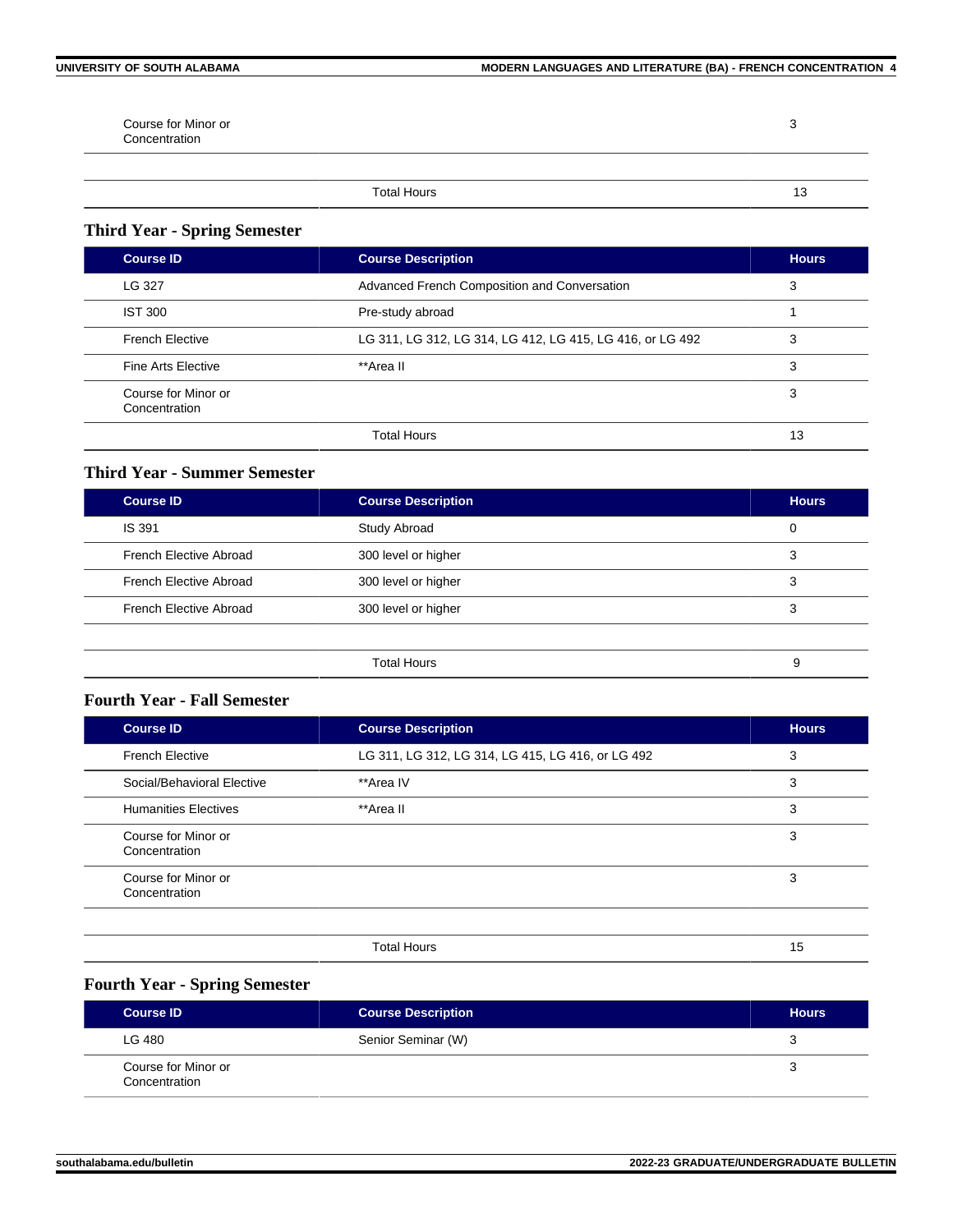| Elective |                    | 3  |
|----------|--------------------|----|
|          |                    |    |
|          |                    |    |
|          | <b>Total Hours</b> | 12 |

\*\*See Degree Requirements

## **Department Information**

#### [Department of Modern Languages and Literature website](http://southalabama.edu/colleges/artsandsci/languages/) <http://southalabama.edu/colleges/artsandsci/languages/>

The department contributes to the liberal education of all students by helping them to improve their ability to communicate with and understand other cultures in an increasingly interdependent world. Language study provides direct insight into other ways of thinking and perceiving reality, and enables a fresh perspective on students' own language and culture. The department offers a major in Modern Languages and Literature with concentrations in French, German, Russian, and Spanish. Minors in those four languages, as well as a Minor in Chinese and a Minor in Applied Linguistics, are available. An interdisciplinary Minor in Classical Studies is offered in cooperation with the Philosophy Department. Introductory and intermediate level courses in Arabic, ASL, Classical and Modern Greek, Italian, Japanese, Korean, Latin and Portuguese are also provided.

In the first-year sequences (Introductory) the student is given a basic foundation in listening, speaking, reading, and writing. Typically, the emphasis is on listening and oral practice followed by development of reading and writing skills. The second-year courses (Intermediate) build upon the skills acquired in the first year. Upper-level courses provide students with more in-depth knowledge of the countries' language, culture, literature and history. Students with previous language training will be placed at the appropriate level.

All first-time freshmen must successfully complete CAS 100: First Year Experience as a degree requirement. Students must enroll during their first term at USA, except for summer-entry students who must enroll in the fall semester following entry. Modern Languages and Literature majors are required to take LG 480 to fulfill the technology proficiency requirement, which was formerly known as the computer proficiency requirement.

## **Retroactive Credit Policy**

It is to the advantage of students to begin their study of a foreign language at the highest possible level because they can gain college credits through appropriate placement. The Department of Modern and Classical Languages and Literature offers an online language placement exam to assist students with enrollment at the appropriate levels. Please contact the department for details. Students who place into the second semester of the introductory sequence, a higher-level in the target language, may qualify for retroactive credit. By earning a "C" or better in the higher-level course the student may petition the department for either 3 or 6 semester hours of introductory-level credit. Native speakers are not eligible.

## **Lesser Taught Languages Program (LTLS)**

Besides its four main languages, the Department also offers four semesters of instruction for several other languages as part of its Lesser Taught Languages Program. LTLS classes meet three times a week and are conducted by native-speaker coaches. Midterm and final student performance evaluations are administered by nationally certified external examiners. As in all language classes, success in these courses requires a high degree of motivation, self-discipline, and a long-term commitment to developing oral/aural proficiency in the target language. Students must be willing to assume responsibility for learning appropriate listening